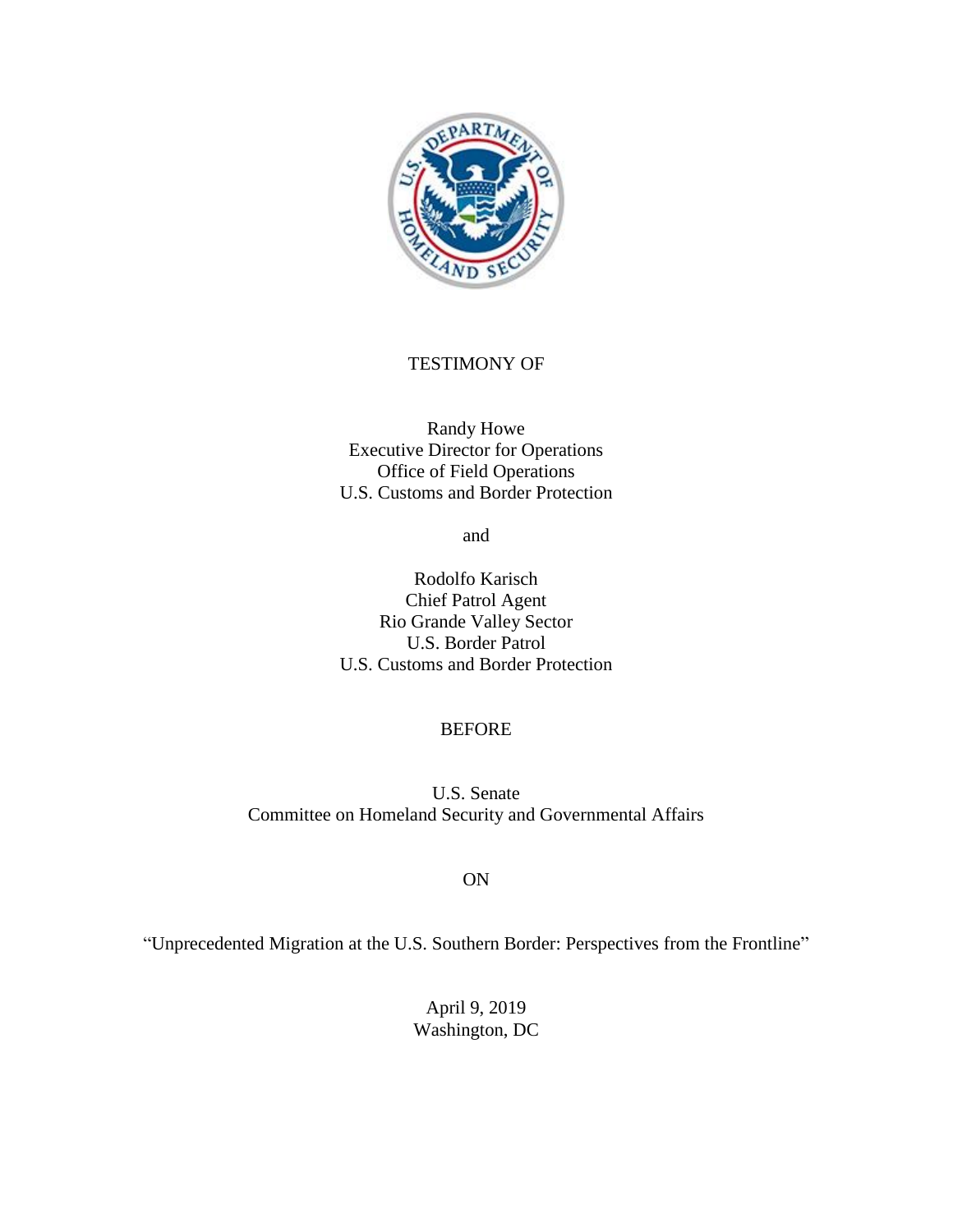Chairman Johnson, Ranking Member Peters, and Members of the Committee, thank you for the opportunity to appear before you today.

U.S. Customs and Border Protection (CBP) is currently experiencing an unprecedented and unsustainable situation at the southwest border. In fact, it is nothing short of a border security and humanitarian crisis.

Each day, we see the cascading effects of mass migration both at and between our ports of entry. The vast majority are Central American families and unaccompanied alien children (UAC). The increased shift to these more vulnerable populations, combined with overwhelming numbers, profoundly impacts our ability to patrol the border, diminishing our ability to deter deadly narcotics and dangerous people from entering our country. Inadequate detention capacity and overwhelmed U.S. Immigration and Customs Enforcement (ICE) resources greatly contributes to this crisis.

The current migration patterns have reaped huge profits for the transnational criminal organizations (TCOs) that use smuggling as a cash flow source. This has caused a significant human toll on some of the world's most vulnerable populations, further exacerbating the implications of already stretched resources.

Today's testimony is an account of what the men and women of CBP are seeing and experiencing on the frontlines of our nation every day. We appreciate the opportunity to share their perspective with you.

# **A Dangerous Journey**

The journey from Central America through Mexico to the southern border of the United States is a dangerous one. From unscrupulous human smugglers and dangerous methods of travel to harsh environmental conditions, the perils that migrants face are very real.

Every year, Border Patrol agents save thousands of people who are overcome by the conditions on their journey, including those suffering from dehydration, heat stroke, starvation, or hypothermia. Our agents save people who are drowning in rivers, abandoned in deserts, or staged in inhumane stash houses. They also find those who have been sexually assaulted, and others who are left for dead by smugglers intent on the profit of delivering the larger group—at the cost of someone's life. In total, Border Patrol agents rescued more than 4,300 individuals in FY 2018, and rescued nearly 850 in just the first four months of FY 2019.

Desperate migrants often pay human smuggling groups thousands of dollars to aid them on their journey. Smugglers and traffickers profit from human misery by exploiting people who are seeking a better life. They deceive desperate people about our country's laws, while also abusing and exploiting them on their journey north. These smugglers, many with ties to TCOs, often deprive migrants of food and water, physically assault them, and place them in inhumane traveling conditions, such as locking them in tractor-trailers while outside temperatures can reach in excess of 115 degrees. Still other migrants are transitioned into trafficking or used as drug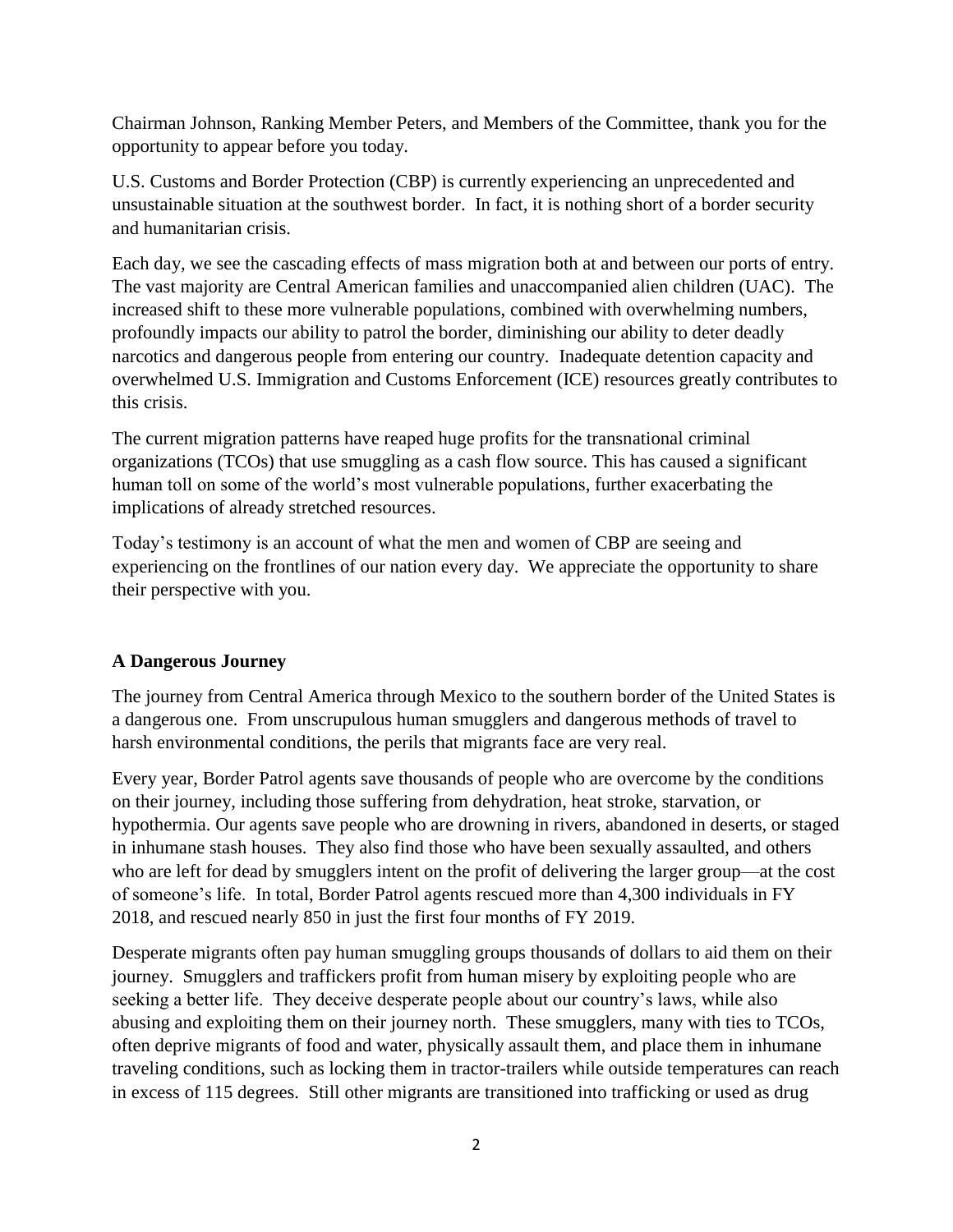mules. Human smugglers have no regard for the health and safety of the migrants on whom they prey, and who pay them. As a result, many who make the journey become sick, injured, or traumatized. Some even lose their lives.

Many migrants travel north from countries where poverty and disease are rampant, and their health can be aggravated by the physical toll of the journey. In many cases, they arrive at our southern border already exhibiting symptoms of a health issue. Those we encounter may have never seen a doctor, received immunizations, or lived in sanitary conditions. Close quarters on trains and buses that smugglers procure for moving them through Mexico can hasten the spread of communicable diseases. All of these factors leave migrants vulnerable to serious medical complications.

# **Situation at the Southwest Border**

In the first five months of FY 2019—through the end of February—CBP encountered an average of more than 60,000 migrants per month crossing illegally and presenting at ports of entry without proper documents. In February alone, we encountered more than 76,000 migrants, 87 percent of whom were apprehended while illegally crossing the border.

Although not even half the fiscal year has passed, the U.S. Border Patrol has apprehended more people crossing illegally than in all of FY 2017. In March alone, the projected number of total apprehensions and inadmissible aliens will likely reach 100,000. By the end of March, the first six months of FY 2019 will exceed four of the last ten fiscal year totals.

One trend we are seeing is an increase in the number of family units arriving at our border. More than half of those crossing the U.S. southern border are members of family units. In fact, the Border Patrol has already apprehended more families illegally crossing in the first five months of FY 2019 than during all of FY 2018, eclipsing last year's record total by almost 30,000 with seven months still to go until the end of the year. In February, we apprehended over 36,000 individual family unit members, a 560 percent increase over the same month in FY 2018.

At the same time, apprehensions and encounters of UAC have increased 37 percent over this time last year, exceeding 7,000 in February. We are on pace for more than 27,000 children, both with parents and unaccompanied, to enter our immigration enforcement process in the month of April. Approximately one-fifth of them are under five years of age.

The second trend is that CBP apprehensions of Mexican migrants remain at historically low levels, while the majority of illegal migrants now originate from the three countries of Central America known as the Northern Triangle: Guatemala, Honduras, and El Salvador. The number of Northern Triangle migrants exceeded the number of Mexican migrants in four of the past five fiscal years and has reached a total of more than 64 percent of crossings thus far this fiscal year. Unlike single adult migrants from Mexico, UACs or families from Central America cannot be swiftly repatriated.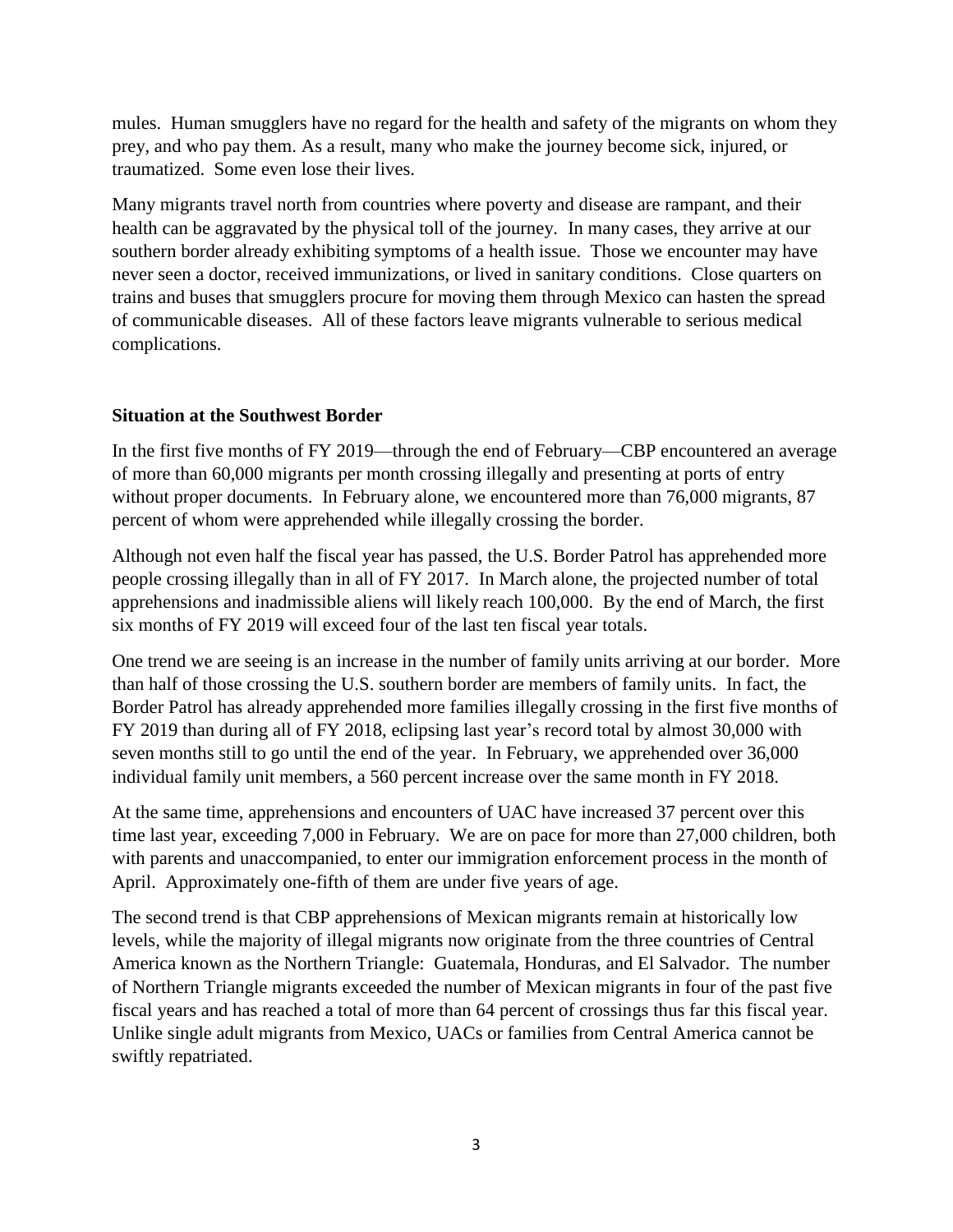The third major trend is the dramatic increase in claims of a fear of return to a migrant's country of origin. Between 2000 and 2013, less than one percent of those apprehended or encountered at our border claimed a fear of return. In FY 2018, a record level of more than 38,000 people claimed a fear of return—a 120 percent increase over FY 2017. In FY 2019, we have almost reached that total in the first five months alone, with an almost 90 percent increase in fear of return over FY 2018. Central American families are coming to our border and claiming fear of return because they know that DHS must release them within 20 days under court order, and that they will be allowed to stay in the U.S. indefinitely while awaiting immigration court proceedings.

Exacerbating these challenges, the U.S. Border Patrol is now apprehending larger and larger groups between ports of entry; more than 90 groups of migrants each comprising over 100 members (primarily Guatemalan and Honduran families) have been apprehended in remote areas of the border so far this fiscal year. The largest of these groups included 334 migrants who arrived in the boot heel of New Mexico, 94 miles from the nearest Border Patrol Station. Human smugglers are now presenting diversified offerings to potential prospective migrants, including an "express" route of five- to seven-day days from western Guatemala to the U.S. border.

Human smugglers strategically choose the timing and location for these large group crossings in order to disrupt U.S. border security efforts, create a diversion for smuggling of narcotics, and allow single adults seeking to evade capture an opportunity to cross unnoticed. Even worse, these smugglers bring horrible violence, sexual assault, and extortion on some of the most vulnerable people in our hemisphere.

Since October 2018, CBP has seen an increase in migrants' use of caravans to make the journey north towards the United States. DHS defines a migrant caravan as "an autonomous group of 300 or more individuals organized in advance by non-state actors that travels in a coordinated manner, migrating from one country to another often times, though not exclusivity, in violation of a given country's national immigration laws and policies, with some members (or organizers) having the ancillary goals of advocating a political position and/or bringing media attention to social or political issues."

Traveling with a caravan is appealing to some migrants because they perceive it provides a safer journey and avoids the thousands of dollars in costs associated with traveling with a human smuggler. The phenomenon of large organized groups transiting Mexico has successfully accelerated migrants' timelines to reach the border by utilizing transportation services provided by state and local governments assisting in moving migrants throughout Mexico. Although caravans receive a lot of media attention, they represent only a tiny fraction of the overall illegal migration volume to the southwest border.

Given the modified routes and awareness of the likelihood of release into to the United States if migrants arrive as a family unit, we are seeing more families arriving with young children, and more cases of ill children arriving at the border. While the men and women of CBP pride themselves on providing appropriate care for those in its custody, the volume of family units, the unique care and custody requirements presented by these increasing numbers, the demographics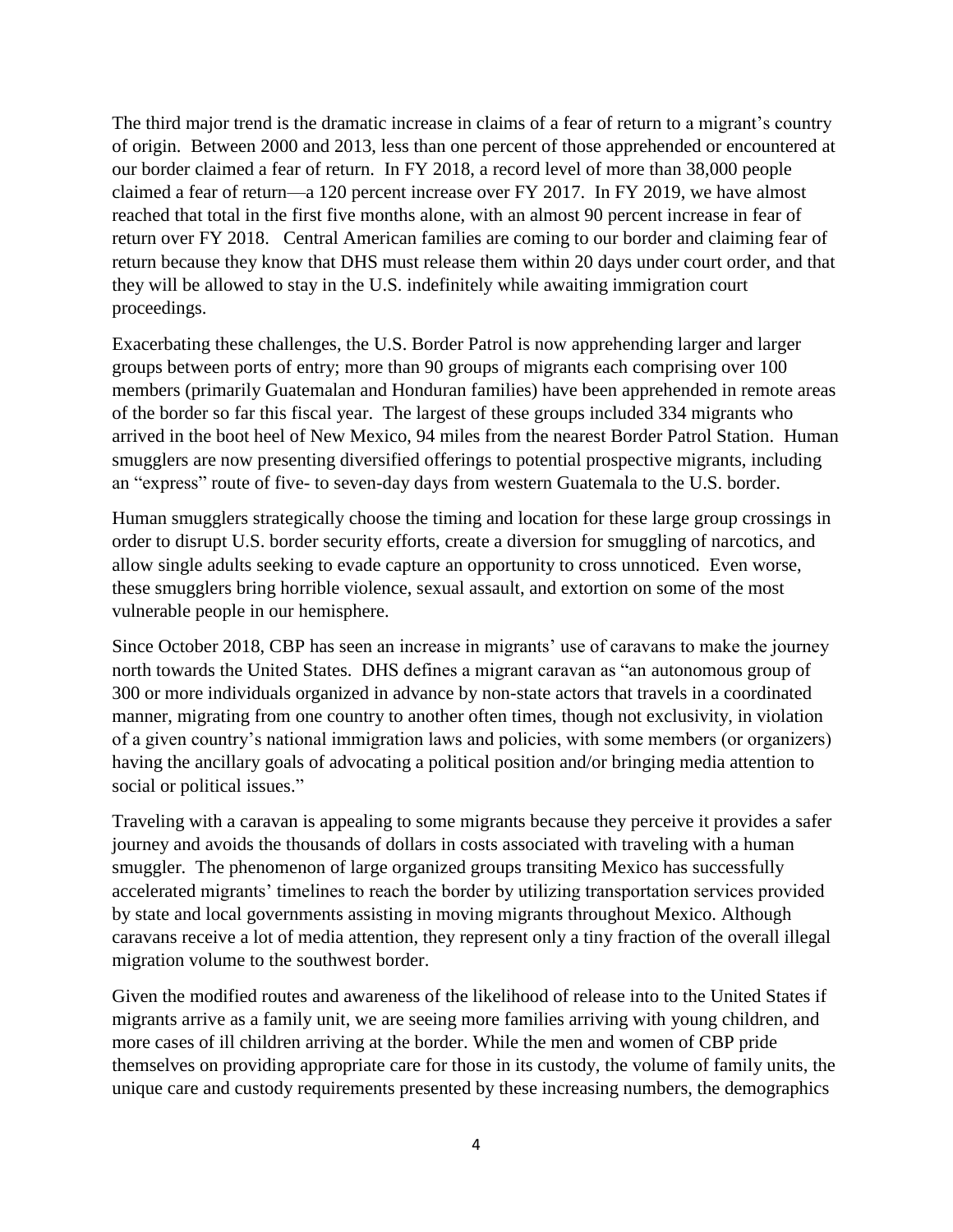of those crossing, and the increase in medical issues, has caused CBP to consider the use and expansion of urgent and sustained interagency support to safely and appropriately process migrants. CBP continues to work with its interagency partners to identify options to meet the needs of the increasing numbers of migrants.

The border security and humanitarian crisis at the southwest border continues to present significant operational challenges to CBP, and current trends indicate that it will worsen as we enter the warmer spring months.

The Border Patrol has reallocated agents and other logistical resources to fulfill processing, detention, and humanitarian needs as agents confront the continuous flow of families and unaccompanied children into the United States. We are committed to effectively using our resources to support border security operations and the ongoing humanitarian efforts. CBP generally holds populations such as families and UAC apart from single adults for their safety and wellbeing. However, the influx of family units has led to CBP facilities operating at capacities they were not designed for.

### *Centralized Processing Center*

In the El Paso Sector alone, we have seen a 434 percent increase in apprehensions this fiscal year, exacerbating capacity constraints in our facilities.

To address this influx, CBP is currently taking steps to establish a Centralized Processing Center (CPC) in the El Paso Sector. This will help us protect the health and safety of those in custody while streamlining operations and reducing time in custody. The El Paso CPC, modeled in part on the CPC established in 2014 in the Rio Grande Valley Sector, will provide a centralized location for the processing of migrants, and will facilitate consistent medical assessments in a centralized location before DHS transfers UACs to shelters funded by U.S. Department of Health and Human Services/Office of Refugee Resettlement, and single adults and family units to ICE Enforcement and Removal Operations (ERO).

# **CBP's Response to the Crisis**

CBP is addressing this border security and humanitarian crisis with all available resources. A key component of our strategy is deterring illegal entry, and we are putting the initial investments in the border wall system to good use. Ninety-three percent of FY 2017-funded border wall replacement projects—approximately 37 miles—were completed by February 15, 2019. An additional \$1 billion in FY 2018-funded construction contracts were awarded in February 2019.

The installation of a modern barrier in key border areas has made an immediate impact. A twomile stretch of border immediately west of the Calexico West Port of Entry in Border Patrol's El Centro Sector in California, has been a consistent hot spot for illegal activity. The presence of local pedestrian and vehicle traffic from a shopping center just steps away from the border allowed illegal border crossers to quickly vanish into the United States. Since construction of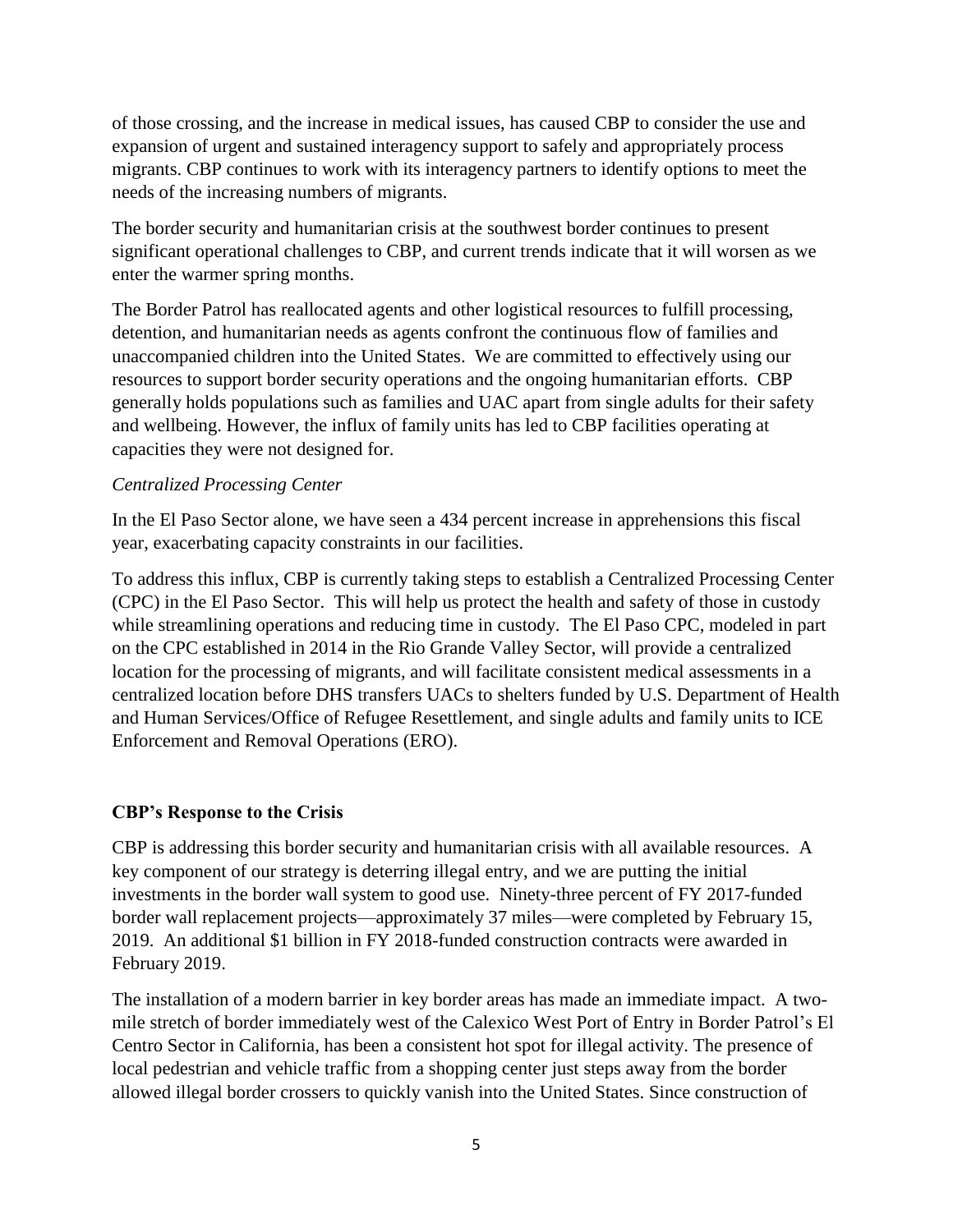approximately two miles of new steel bollard border wall and the installation of cameras and sensors, agents have been better able to deter individuals from crossing illegally into the U.S. in this location. Additionally, the steel bollard design has increased agents' safety by allowing them to maintain a full line of sight through the barrier.

In El Paso, Texas, CBP replaced 20 miles of vehicle barrier with pedestrian barrier, giving Border Patrol agents new capabilities to deter illegal border crossers. Government construction projects usually take two years or more to begin. In contrast, construction on border fencing projects began within months, in response to the urgent operational need. These projects are nearly complete and are expected to be delivered on time and within budget.

In FY 2019, we received funding for additional primary pedestrian fencing in the Rio Grande Valley Sector. We also received \$100 million for border surveillance technology, including fixed towers, remote video surveillance systems, mobile surveillance capability systems, and innovative towers. These investments assist Border Patrol agents in the field, as they increase CBP's ability to detect illegal activity along the border, increase our operational capabilities, and improve the safety of frontline law enforcement personnel. We will aggressively implement the security enhancements supported by these investments, and deploy capabilities consistent with the requirements of our agents on the ground.

We have also taken measures to expand our capacity to care for the historic influx of migrants. On December 25, 2018, Commissioner McAleenan directed CBP to oversee same-day secondary medical reviews of all children who were in Border Patrol custody by contract medical professionals or Border Patrol agents and CBP officers trained as EMTs or paramedics.

On January 28, 2019, the Commissioner issued an additional directive to guide CBP's deployment of enhanced medical evaluations for individuals in CBP custody along the southwest border.

CBP requested and received medical field support from the U.S. Coast Guard and the U.S. Public Health Service Commissioned Corps. Those teams deployed to the Yuma, Tucson, and El Paso Sectors and have increased capacity to perform pediatric medical checks. We are also expanding the use of contracted medical personnel to perform medical screening and triage in areas of the southwest border where we are experiencing the highest volume of UAC and family unit apprehensions.

We have worked with ICE regarding any available surge options for transportation to Family Residential Centers and/or supervised release. We are also reviewing all appropriate options to relieve recent crowding in Border Patrol stations and checkpoints, including engaging with nongovernmental organizations and local partners.

We are also coordinating with the Centers for Disease Control and Prevention to gather data on infectious diseases among migrants in custody, and develop recommendations for further CBP action. We are seeking advice from external medical experts, including the American Pediatric Association and others.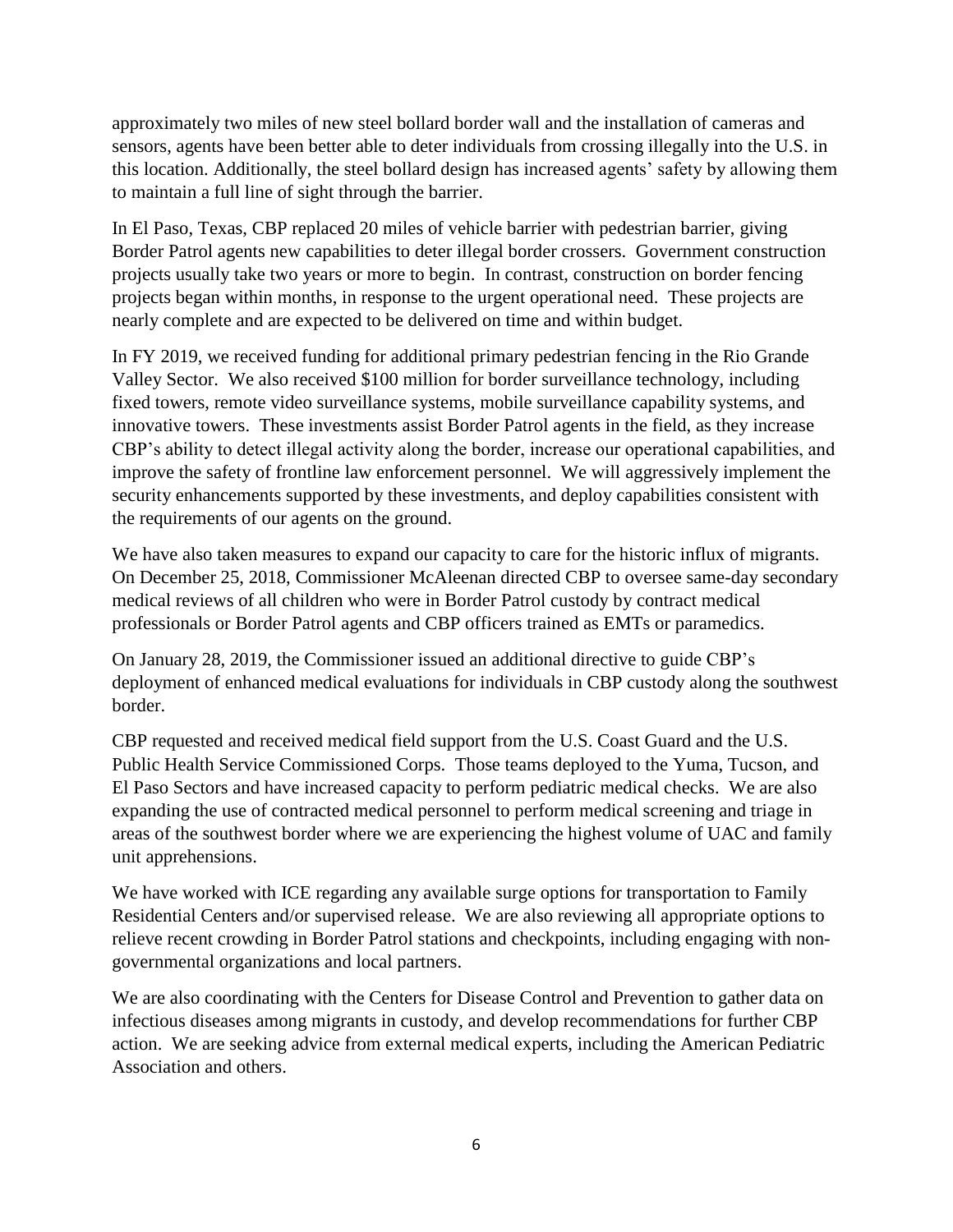## **Conditions at the Ports of Entry**

CBP officers at our nation's POEs focus on four priority missions: national security; counternarcotics, economic security, and the facilitation of legitimate trade and travel.

The operational capacity at a POE varies depending on overall port volume, facility capacity, resource constraints, and daily tactical and enforcement activities. Operational impact at POEs cannot always be planned; for example, we do not know in advance when we will discover human, narcotics, or weapons smuggling attempts, or which individuals may present a threat to our officers. It takes significant resources to manage this highly variable environment.

Similar to what we see between POEs, we are seeing increased numbers of migrants, including family units and other aliens who arrive without proper documents, many of whom claim a fear of return. Large groups of inadmissible aliens, sometimes in the hundreds, arriving at POEs strain our processes and divert our officers from their priority missions, as those migrants need to be processed in a humane and efficient manner.

Our short-term holding facilities at POEs were neither designed for the large volume of inadmissible persons nor the long-term custody of individuals awaiting transfer to ICE/ERO detention facilities. We consider 4,000 detainees to be a high number of migrants in custody, and consider 6,000 detainees to be at a crisis level. On March 27, 2019, CBP had more than an unprecedented 13,000 detainees in custody.

CBP officers are committed to our multifaceted national security and legitimate trade and travel mission sets. The processing of inadmissible aliens is only one aspect of our many missions. CBP's Office of Field Operations (OFO) processes all persons who apply for admission at POEs and does not turn away anyone who is seeking asylum. At times, due to operational capacity or as necessary to facilitate orderly processing and maintain the security and safety of the traveling public, individuals may need to wait in Mexico before being permitted to enter the POE.

To confront the unprecedented humanitarian and border security crisis on the southwest border, CBP is temporarily re-assigning CBP officers from several POEs to Border Patrol Sectors. These officers will be deployed from the San Diego, Tucson, El Paso, and Laredo Field Offices' areas of responsibility, which will impact CBP's ability to process trade and travel at those locations. CBP officers will support Border Patrol Sectors with care and custody responsibilities, including hospital watch and transportation. We are working closely with the trade community, local authorities, and other partners to mitigate the impact of reduced staffing at the southwest border ports.

# **Narcotics**

Illegal drugs continue to flow into the United States at POEs in the air, land, and sea environments. CBP has a unique responsibility and a critical role in preventing illicit narcotics, including opioids, from entering our country. CBP, with the support of Congress, has made significant investments in, and improvements to, drug detection and interdiction technology and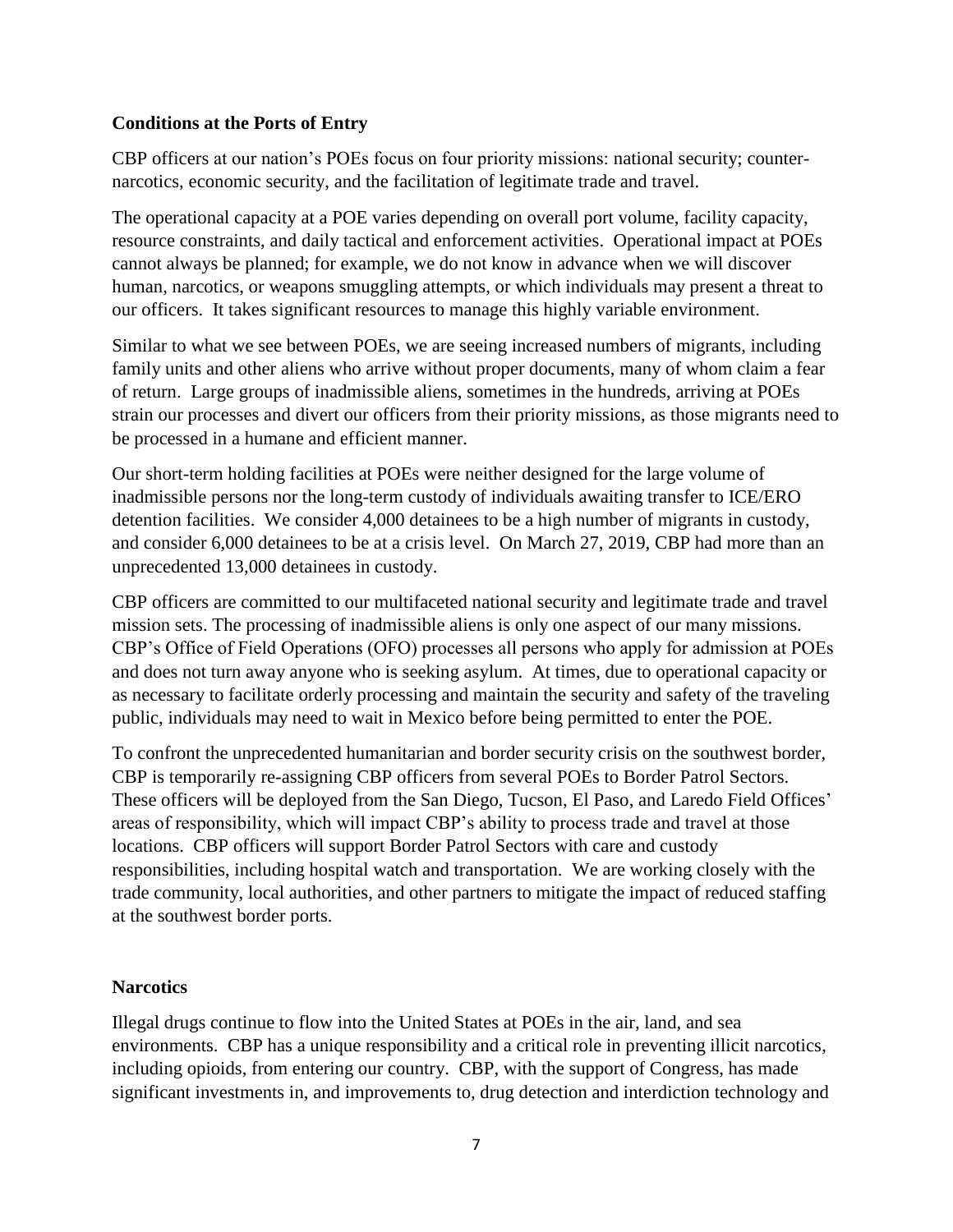targeting capabilities at and in between our POEs. For example, CBP was the first agency in the nation to successfully train and utilize canines in the detection of fentanyl, and is a trendsetter in the use and development of non-intrusive inspection (NII) capabilities.

Marijuana continues to account for the bulk of contraband drugs CBP seized by weight. However, that amount has been on a downward trajectory in the past few years. As we have observed a decline in the amounts of marijuana seized at POEs, interdictions of harder, more profitable, and more dangerous drugs are holding steady or increasing. At the end of FY 2018, we saw increases in the amounts of methamphetamine and heroin; cocaine is currently trending upwards in FY 2019.

To counter this, CBP has deployed additional chemical field screening equipment with the ability to presumptively identify more than 14,000 substances, and all OFO concealed human and narcotic detection canine teams across the operational environment have completed training to detect fentanyl and fentanyl analogues.

We use advanced detection equipment and technology, including NII equipment and radiation detection technologies, to maintain robust cargo, commercial conveyance, and vehicle inspection regimes at our POEs. NII technologies deployed to our land, sea, and air POEs include largescale X-ray and gamma-ray imaging systems, as well as a variety of portable and handheld technologies. NII systems enable CBP officers to examine cargo conveyances such as shipping containers, commercial trucks, and rail cars, as well as privately owned vehicles, for the presence of contraband without physically opening or unloading them.

For FY 2019, CBP has received \$564 million for NII at land POEs. This is a historic investment that will allow CBP to transform its efforts to stop illicit drugs from entering the country through legal crossing points. Combined with \$76.9 million for personnel, lab equipment, canine units, and POE technologies to support countermeasures against opioid trafficking, CBP will be able to increase the number of vehicles crossing our borders that are scanned with cutting edge technology, and develop the forensic capabilities necessary to ensure prosecution and criminal sanctions. CBP appreciates the support of Congress for these critically-needed capabilities.

While most of the focus of this testimony has been our in-bound mission, our outbound mission to stem the outbound flow of firearms, currency, stolen vehicles, and fugitives departing the country is equally critical. In many cases, our efforts prevent cartels south of our border from receiving funds, weapons and support. In cargo, our outbound role includes preventing terrorist groups, rogue nations, and other criminal organizations from obtaining U.S. Munitions List (USML) and Commerce Control List (CCL) commodities; and enforcing sanctions and trade embargoes while increasing export compliance.

# **Conclusion**

CBP has four priority missions: national security; counter-narcotics, economic security, and the facilitation of legitimate trade and travel. While we are the largest agency in the immigration